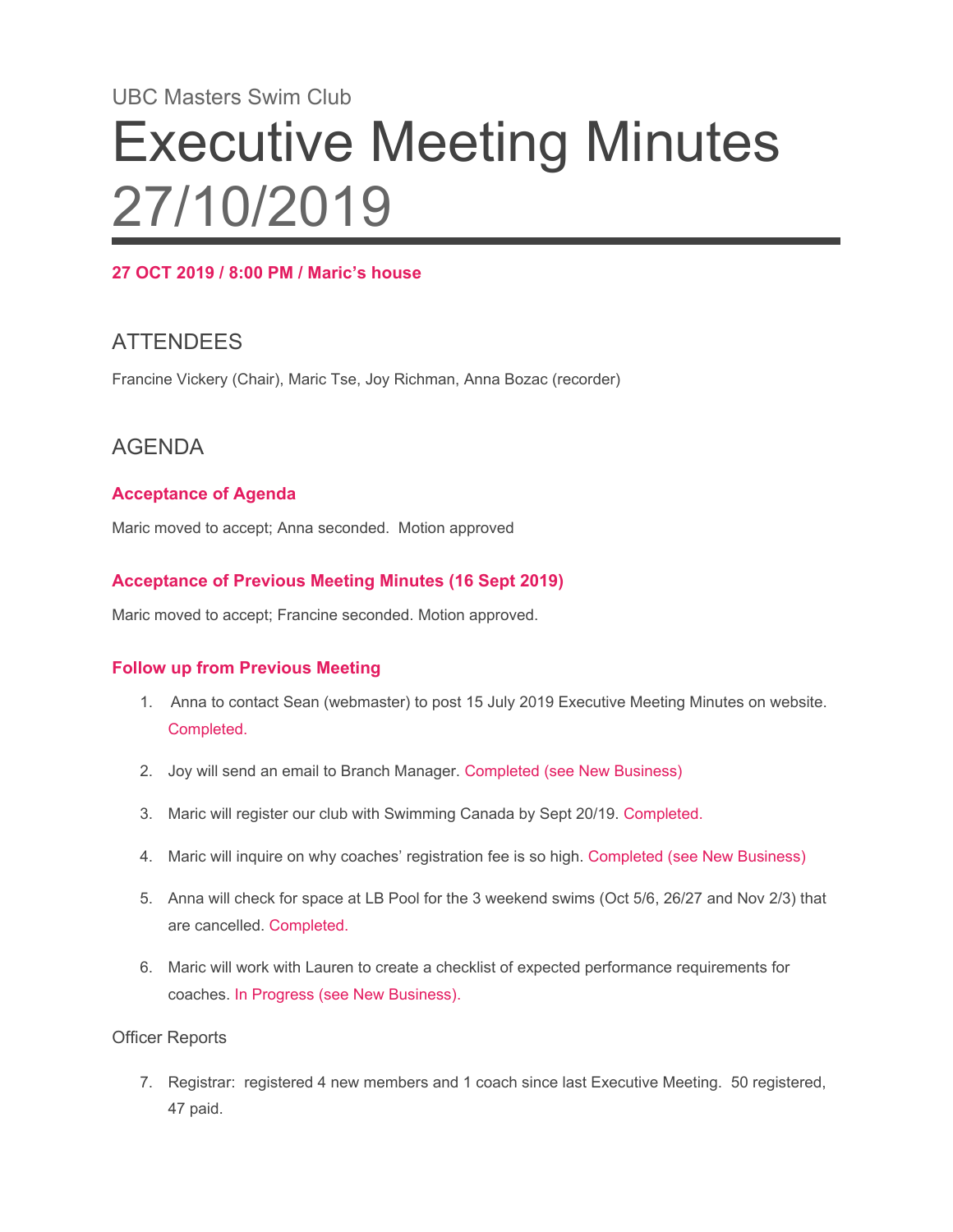- 8. Treasurer: completed financial reports for 2018/19 (see New Business).
- 9. President: 10 trial swimmers in fall session; 3 have joined the club. 2020 swim meet with EBSC will not occur due to schedule conflict. Reviewed and signed winter schedule.
- 10. VP/Secretary: Booking for fall cancellations completed. Minutes and agenda completed; all approved minutes posted on website.

#### **New Business**

- AGM Agenda: reviewed format and confirmed New Business for Agenda
- AGM Meal: club members to contribute \$7 to meal; Anna will collect at AGM.
- AGM Financial Reports: present actual to planned budget for 2018/19. Present proposed budget for 2019/20.
- Coaches Registration: registration fee for coaches now includes \$40/annum for CSCTA (Canadian Swimming Coaches & Teachers Association). Only Head Coach is registered; other coaches will be registered for insurance only. Francine will confirm with Swim BC representative.
- TD investment: Consensus on investing \$20,000 into a cashable GIC.
- Coach Orientation Guidelines & Expectations from various levels of coaches: Maric reviewed the guidelines previously developed and would like to further define expectations for each pay grade offered.
- Board Executive: consensus that Board needs some new faces. Current Board has agreed to stay on for another term if no one else volunteers.

# ACTION ITEMS

- Anna to contact Sean (webmaster) to post 16 Sept 2019 Executive Meeting Minutes on website.
- Francine to confirm coaches registration requirement with Swim BC representative.
- All Executives to review Coach Orientation Guidelines & Expectations and provide feedback to Maric and Francine.
- AGM package: Anna to complete AGM agenda; Joy to complete financial reports
- TD investment will be completed in early November.

## MEETING ADJOURNED AT 10:15pm

## NEXT MEETING